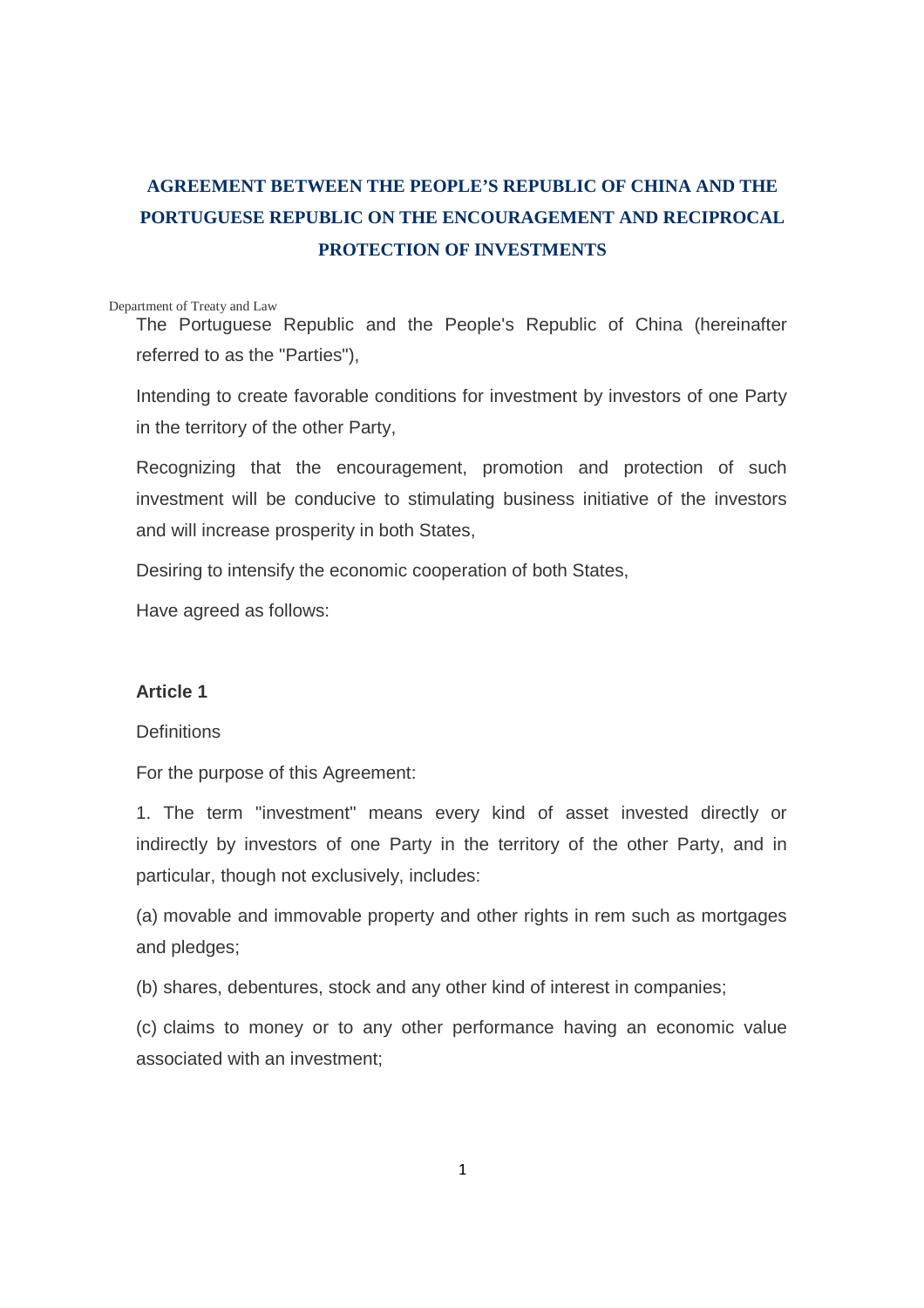(d) intellectual property rights, in particular copyrights, patents and industrial designs, trade-marks, trade-names, technical processes, trade and business secrets, know-how and good-will;

(e) business concessions conferred by law, under contract permitted by law or by an administrative act of a competent state authority, including concessions to search for, cultivate, extract or exploit natural resources;

(f) goods that, under a leasing agreement, are placed at the disposal of a lessee in the territory of a Party in conformity with its laws and regulations.

Any change in the form in which assets are invested does not affect their character as investments, provided that such change is made in accordance with the laws and regulations of the Party in whose territory the investment has been made.

2. The term "investor" means

(a) in respect of the Portuguese Republic:

natural persons having the nationality of Portugal, in accordance with its laws and regulations;

legal entities, including companies, associations, partnerships and other organizations, incorporated or constituted under its laws and regulations and have their seats in Portugal;

(b) in respect of the People's Republic of China:

natural persons who have nationality of the People's Republic of China in accordance with its laws,

economic entities, including companies, corporations, associations, partnerships and other organizations, incorporated and constituted under the laws and regulations of and with their seats in the People's Republic of China, irrespective of whether or not for profit and whether their liabilities are limited or not;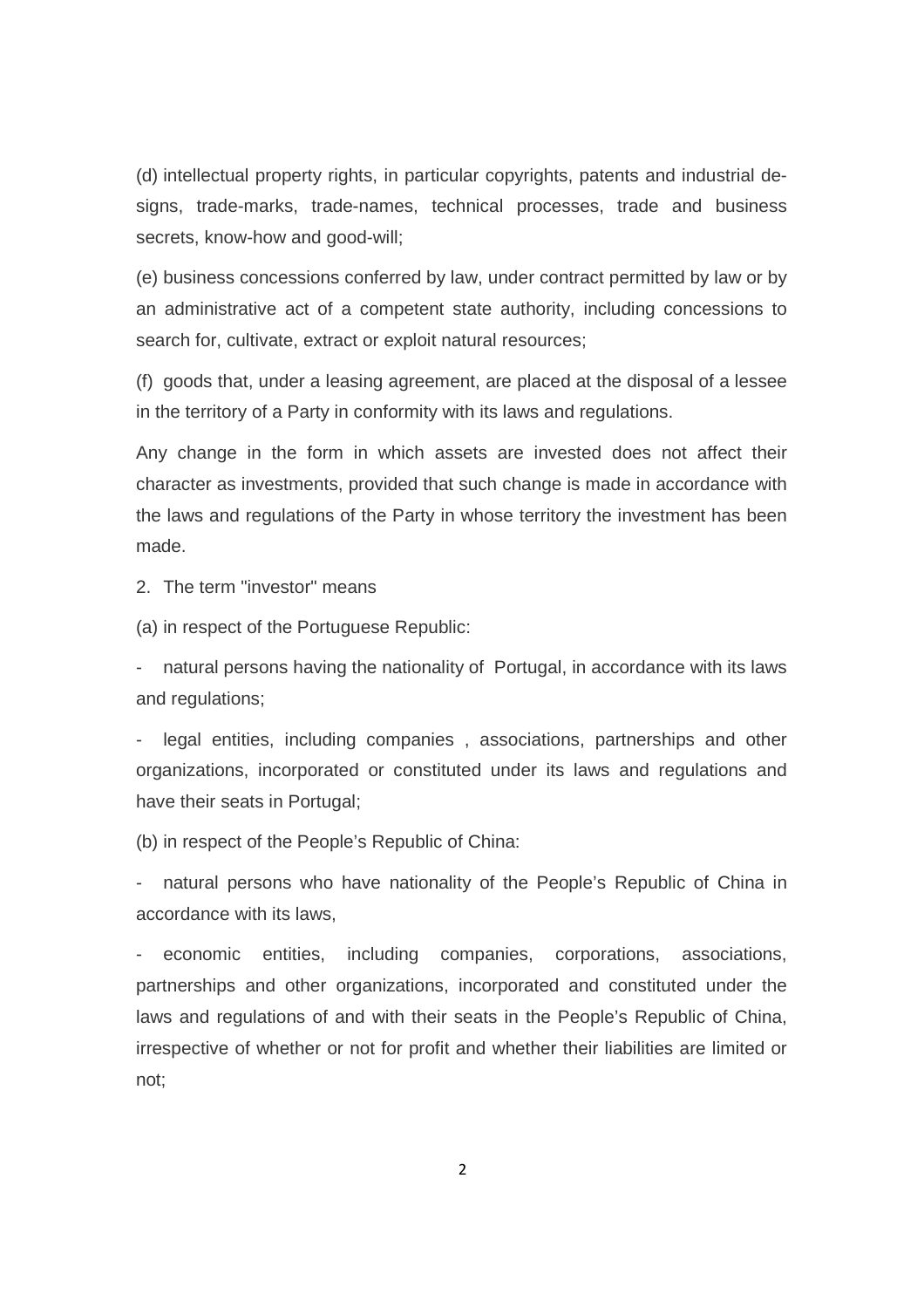3. The term "return" means the amounts yielded from investments, including in particular, though not exclusively, profits, dividends, interests, capital gains, royalties, fees and other legitimate income.

In cases where the returns of investments, as defined above, are reinvested, the income resulting from the reinvestment shall also be considered as income related to the first investments.

4. The term "territory" means the territory in which the Parties have, in accordance with international law and their national laws, sovereign rights or jurisdiction, including land territory, territorial sea and air space above them, as well as those maritime areas adjacent to the outer limit of the territorial sea, including seabed and subsoil thereof.

#### **Article 2**

Promotion and Protection of Investment

1. Each Party shall encourage investors of the other Party to make investments in its territory and admit such investments in accordance with its laws and regulations.

2. Investments of the investors of either Party shall enjoy constant pro¬tection and security in the territory of the other Party.

3. Neither Party shall take any arbitrary or discriminatory measures against the management, maintenance, use, enjoyment and disposal of the investments by the investors of the other Party.

4. Subject to its laws and regulations, either Party shall give sympathetic consideration to applications for obtaining visas and working permits to nationals of the other Party engaging in activities associated with investments made in the territory of that Party.

### **Article 3**

Treatment of Investment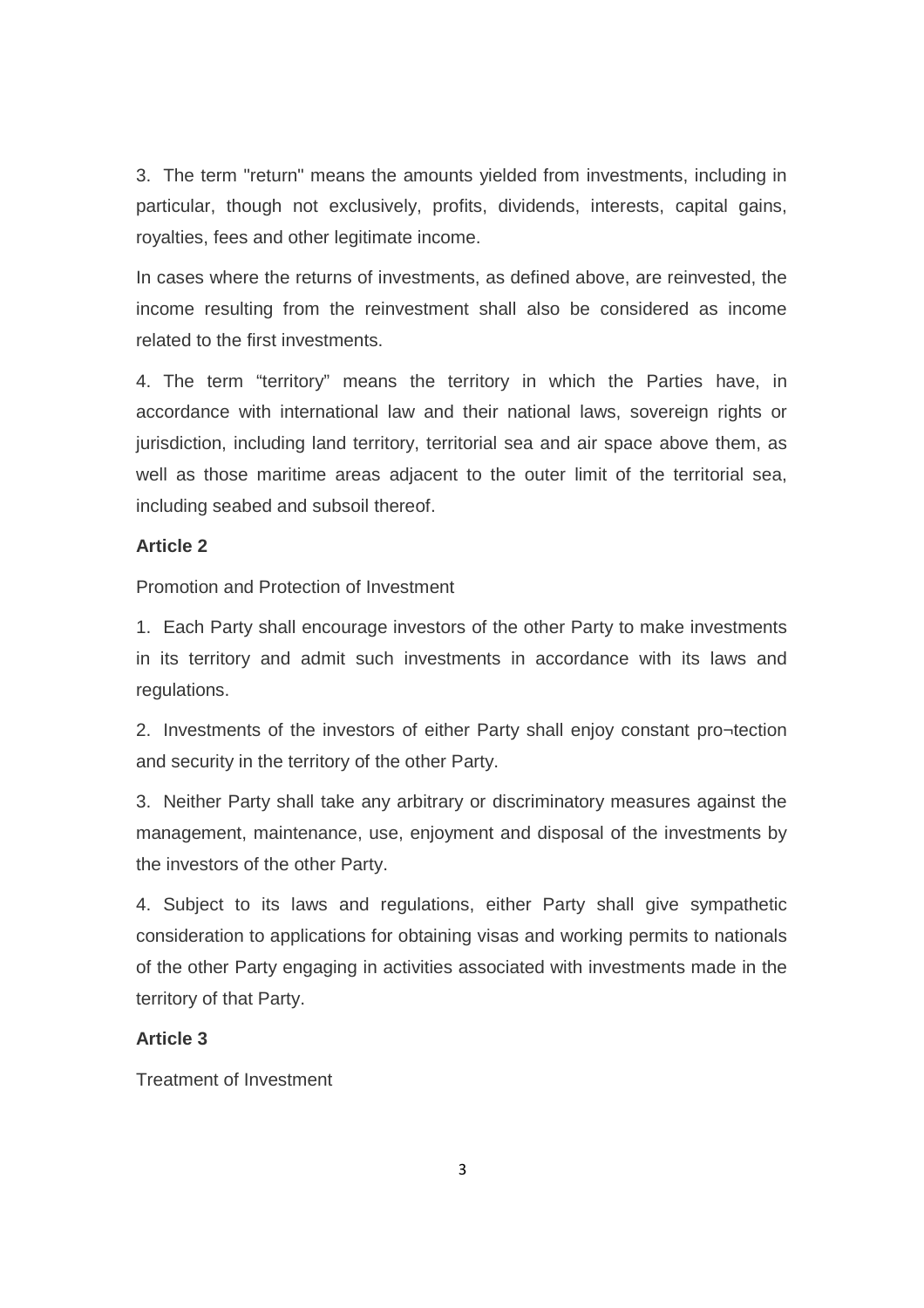1. Investments of investors of each Party shall all the time be accorded fair and equitable treatment in the territory of the other Party.

2. Each Party shall accord to investments and activities associated with such investments by the investors of the other Party treatment no less favourable than that which it accords to the investments and associated activities by its own investors.

3. Neither Party shall subject investments and activities associated with such investments by investors of the other Party to treatment less favourable than that accorded to the investments and associated activities by the investors of any third State.

4 The provisions of Paragraphs 2 and 3 of this Article shall not be construed so as to oblige one Party to extend to the investors of the other Party and their investments the benefit of any treatment, preference or privilege by virtue of:

a) any membership of or association with any existing or future customs union, free trade zone, economic union, monetary union and any international agreement resulting in such unions or similar institutions;

(b) any double taxation agreement or other agreement regarding matters of taxation.

c) Any arrangements for facilitating small scale frontier trade in border areas.

### **Article 4**

Expropriation and Compensation

1. Neither Party shall expropriate, nationalize or take other similar measures having equivalent effect to nationalization or expropriation (hereinafter referred to as "expropriation") against the investments of the investors of the other Party in its territory, unless the following conditions are met:

- a) for the public interest,
- b) under domestic legal procedure,
- c) without discrimination and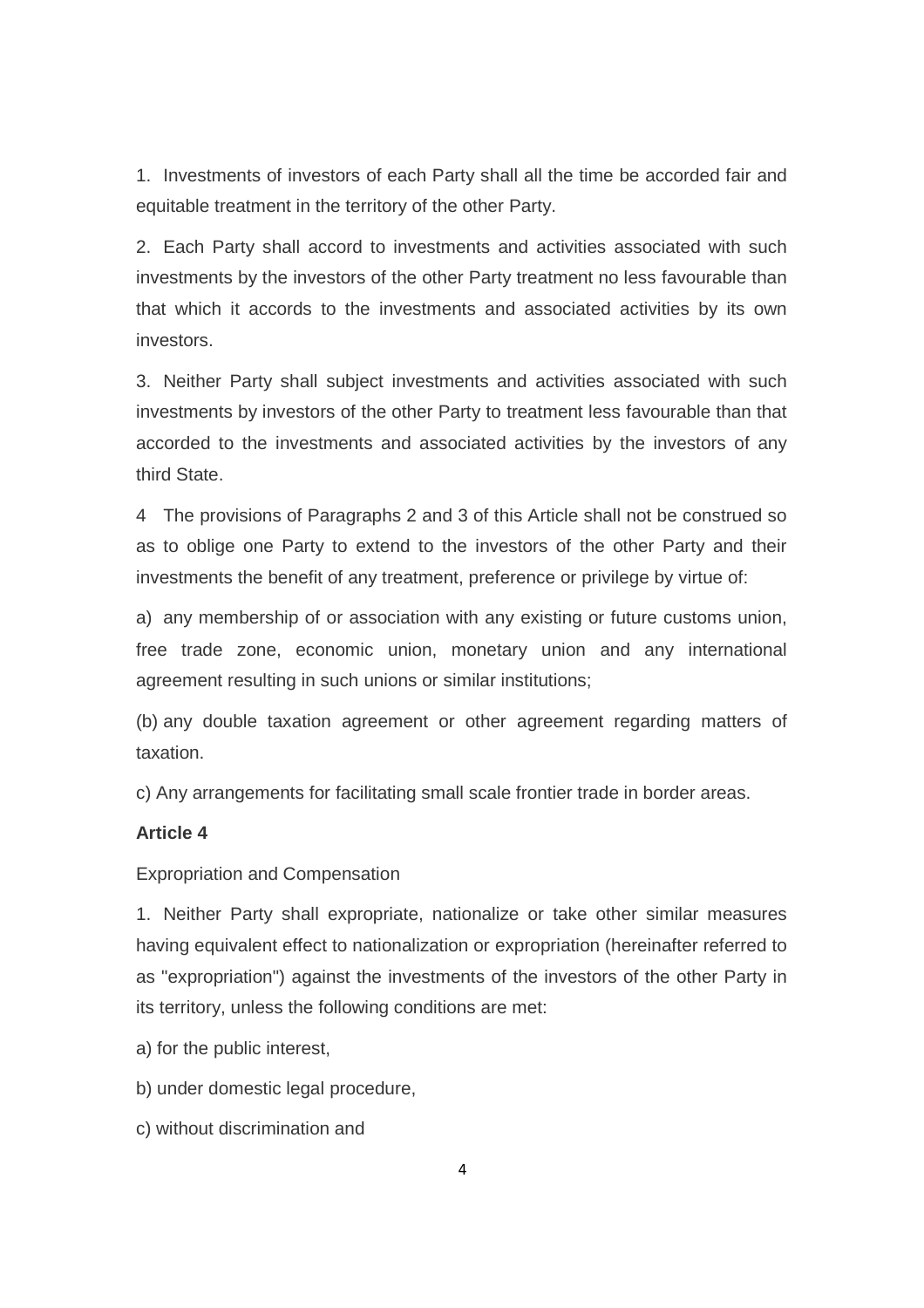d) and against compensation.

2. The compensation mentioned in Paragraph 1 of this Article shall be equivalent to the market value of the expropriated investments immediately before the expropriation is taken or the impending expropriation becomes public knowledge, whichever is earlier. The market value shall be determined in accordance with generally recognized principles of valuation. The compensation shall include interest at a normal commercial rate from the date of expropriation until the date of payment. The compensation shall be paid without delay, be effectively realizable and freely transferable.

3. The investor affected shall have the right, under the law of the Party making the expropriation, to prompt review, by a judicial or other independent authority of that Party, of its case, including the valuation of its investment and the payment of compensation, in accordance with the principles set out in this Article.

### **Article 5**

#### Compensation for Damages and Losses

Investors of either Party whose investments suffer losses in the territory of the other Party owing to war or other armed conflict, revolution, a state of national emergency or revolt, shall be accorded treatment by such other Party not less favourable than that which the latter Party accords to its own investors or to investors of any third State as regards restitu¬tion, indemnification, compensation or other valuable consideration.

#### **Article 6**

Repatriation of Investments and Returns

1. Each Party shall guarantee to the investors of the other Party the transfer of their investments and returns held in its territory, including:

(a) the initial capital and additional amounts to maintain or increase the investment;

(b) returns;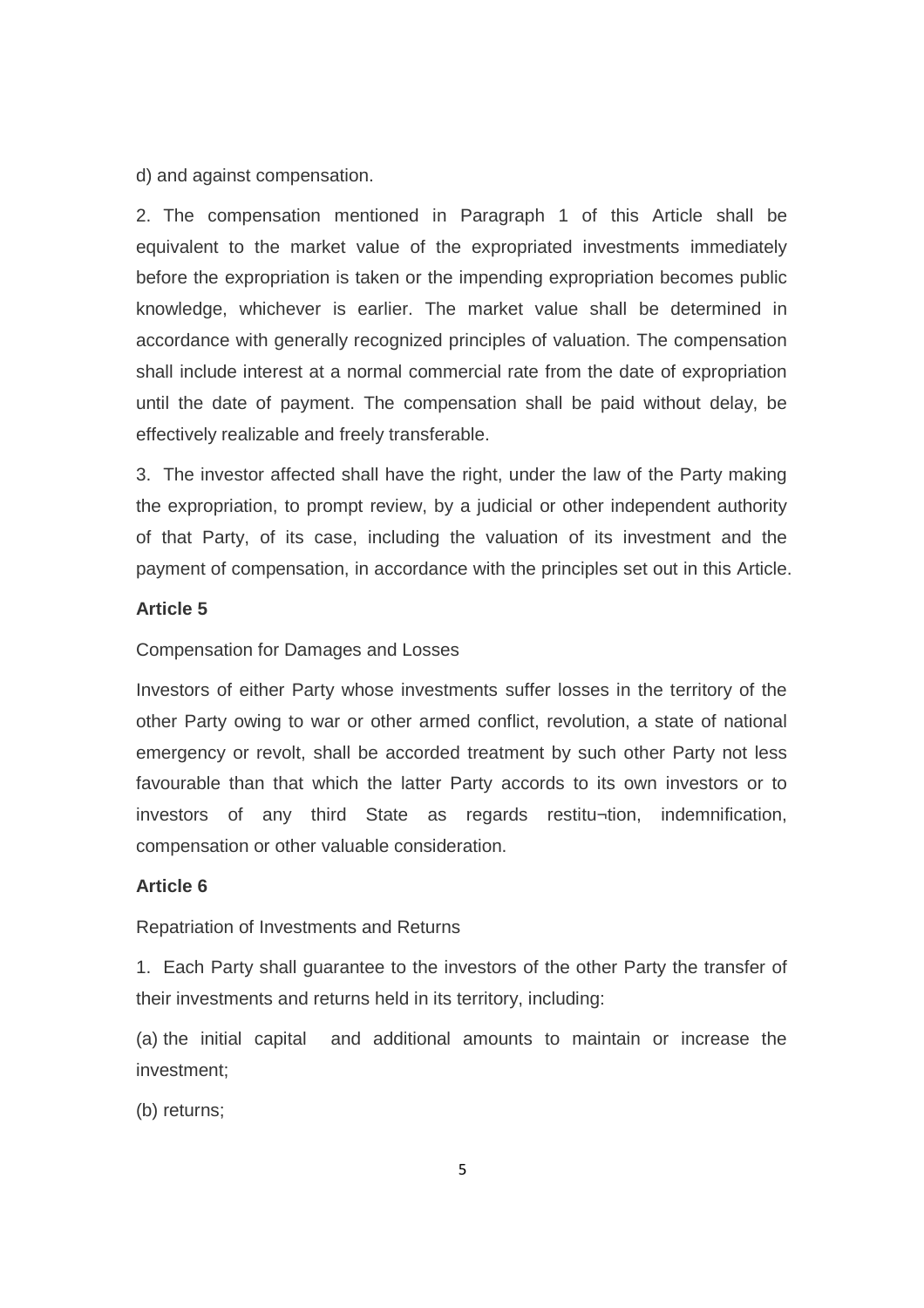(c) proceeds obtained from the total or partial sale or liquidation of investments or amounts obtained from the reduction of investment capital;

(d) payments pursuant to a loan agreement in connection with investments;

(e) payments in connection with contracting projects;

(f) the compensation or other payments referred to in articles 4 and 5 of this Agreement;

(g) earnings of nationals of the other Party who work in connection with an investment in the territory of the other Party.

2. The transfer mentioned above shall be made without delay in a freely convertible currency and at the prevailing market rate of exchange applicable within the Party accepting the investments and on the date of transfer. In the event that the market rate of exchange does not exist, the rate of exchange shall correspond to the cross rate obtained from those rates, which would be applied by the International Monetary Fund on the date of payment for conversions of the currencies concerned into Special Drawing Rights.

### **Article 7**

#### **Subrogation**

If one Party or its designated agency makes a payment to its investor under a guarantee given in respect of an investment made in the territory of the other Party, the latter Party shall recognize the assignment of all the rights and claims of the indemnified investor to the former Party or its designated agency, by law or by legal transactions, and the right of the former Party or its designated agency to exercise by virtue of subrogation any such right to same extent as the investor. As regards the transfer of payments made by virtue of such assigned claims, Article 6 shall apply mutatis mutandis.

### **Article 8**

Settlement of Disputes between Parties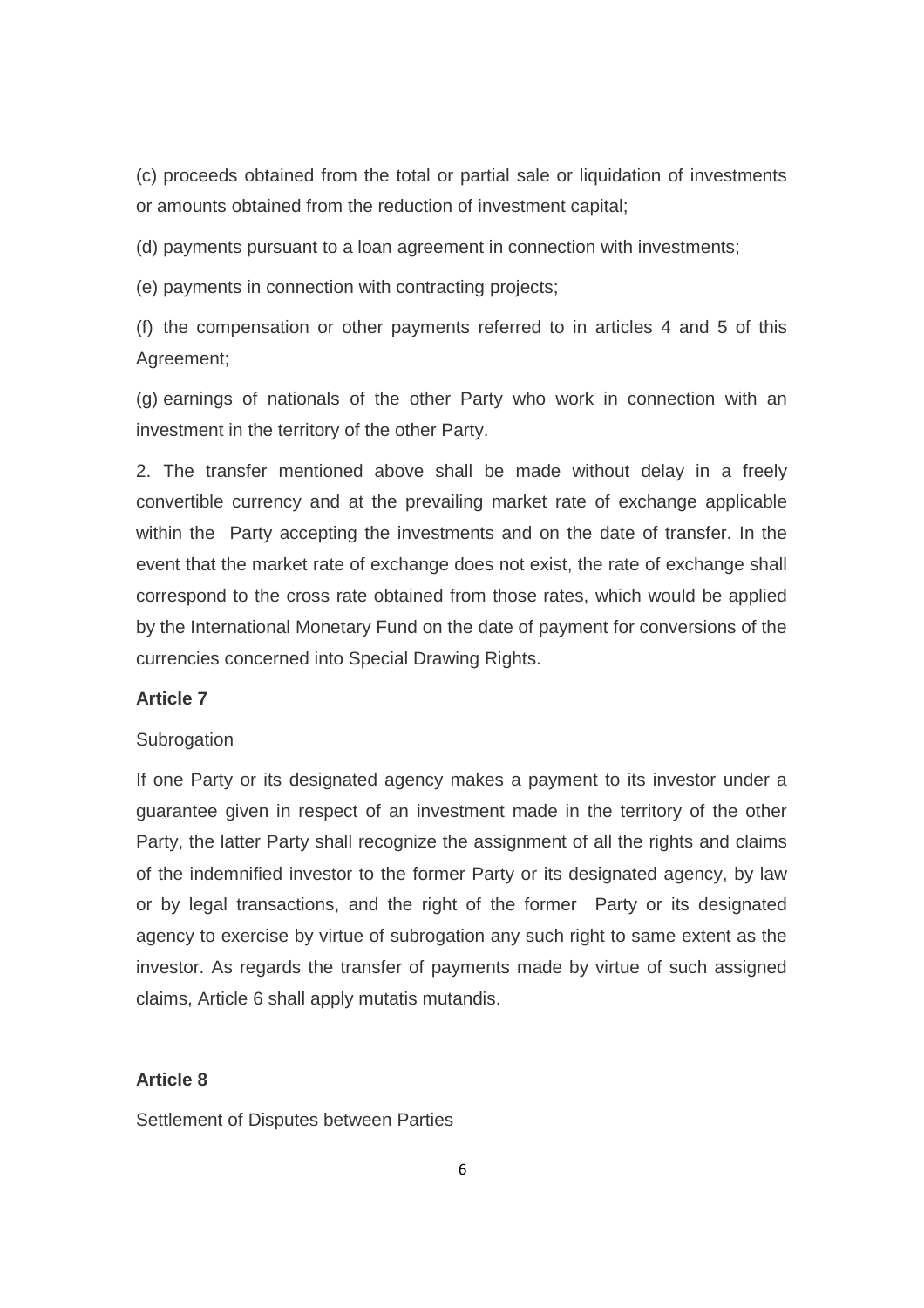1. Any dispute between the Parties concerning the interpretation or application of this Agreement shall be settled, as far as possible, with consultation through diplomatic channel.

2. If a dispute cannot thus be settled within six months, it shall, upon the request of either Party, be submitted to an ad hoc arbitral tribunal.

3. Such tribunal comprises of three arbitrators. Within two months of the receipt of the written notice requesting arbitration, each Party shall appoint one arbitrator. Those two arbitrators shall, within further two months, together select a national of a third State having diplomatic relations with both Parties to be appointed as Chairman of the arbitral tribunal by both Parties.

4. If the arbitral tribunal has not been constituted within four months from the receipt of the written notice requesting arbitration, either Party may, in the absence of any other agreement, invite the President of the International Court of Justice to make any necessary appointments. If the President is a national of either Party or is otherwise prevented from discharging the said functions, the Member of the International Court of Justice next in seniority who is not a national of either Party or is not otherwise prevented from discharging the said functions shall be invited to make such necessary appointments.

5. The arbitral tribunal shall determine its own procedure. The arbitral tribunal shall reach its award in accordance with the provisions of this Agreement and the applicable principles of international law.

6. The arbitral tribunal shall reach its award by a majority of votes. Such award shall be final and binding upon both Parties. The arbitral tribunal, upon the request of either Party, shall explain the reasons of its award.

7. Each Party shall bear the costs of its appointed arbitrator and of its representation in arbitral proceedings. The relevant costs of the Chairman and tribunal shall be borne in equal parts by the Parties.

### **Article 9**

Settlement of Disputes between Investors and one Party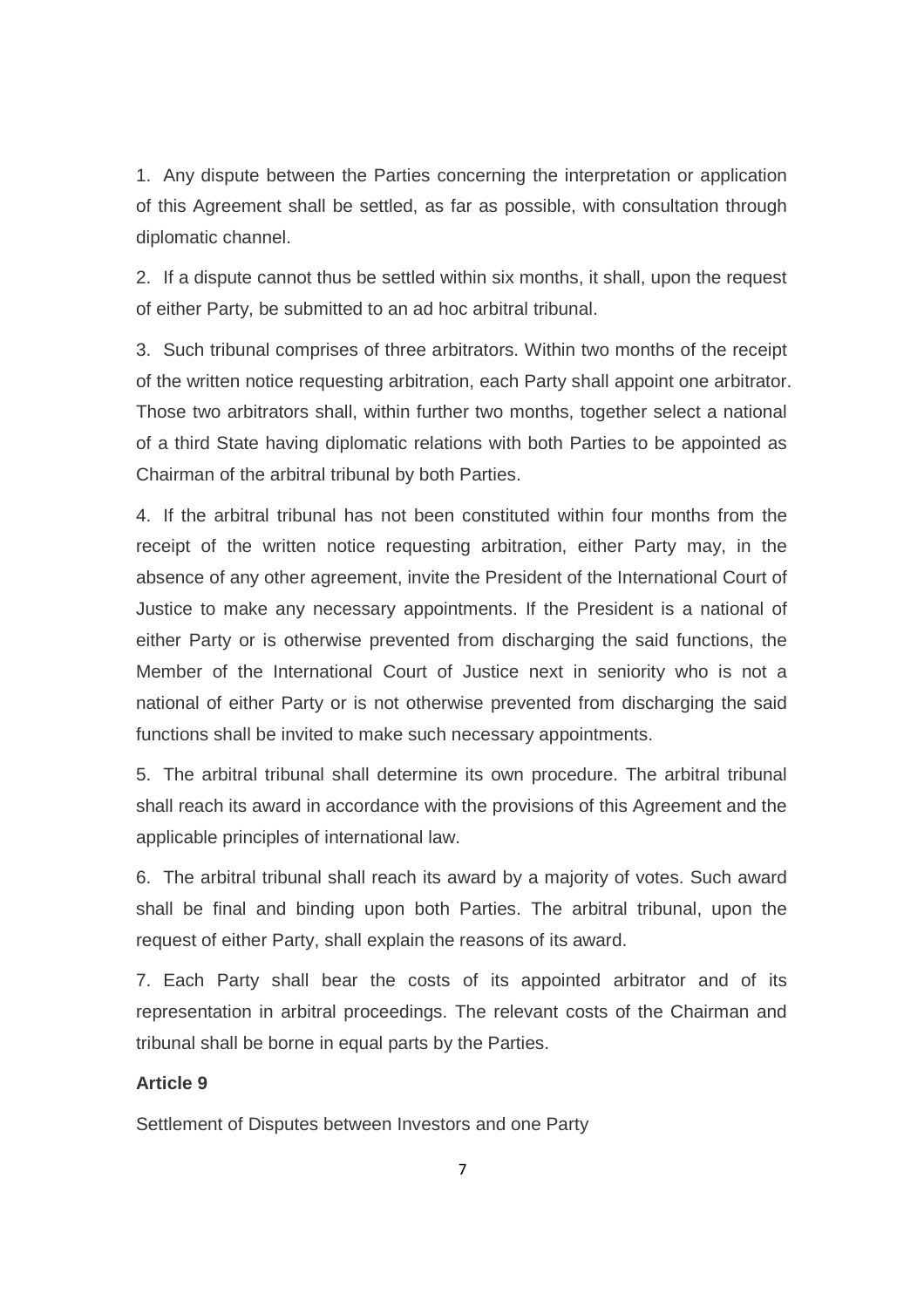1. Any dispute concerning investments between a Party and an investor of the other Party should as far as possible be settled amicably between the parties in dispute.

2. If the dispute cannot be settled within six months of the date when it has been raised by one of the parties in dispute, it shall, at the request of the investor of the other State, be submitted at the choice of the investor to:

a) the competent court of the Party that is a party to the dispute;

b) arbitration under the Convention of 18 March 1965 on the Settlement of Investment Disputes between States and Nationals of Other States (ICSID);

c) an ad-hoc arbitral tribunal to be established under the Arbitration Rules of the United Nations Commission on International Trade Law (UNCITRAL) or other arbitration rules.

3. The decision to submit the dispute to one of the above mentioned procedures shall be final.

4. Any award by an ad-hoc tribunal shall be final and binding. Any award under the procedures of the Convention mentioned in 2. b) above shall be binding and subject only to those appeals or remedies provided for in this Convention. The awards shall be enforced in accordance with domestic law.

### **Article 10**

#### **Other Obligations**

1. If the legislation of either Parties or obligations under international law existing at present or established hereafter between the Parties in addition to this Agreement contain a regulation, whether general or specific, entitling investments by investors of the other Party to a treatment more favourable than is provided for by this Agreement, such regulation shall to the extent that it is more favourable prevail over this Agreement.

2. Each Party shall observe any other obligation it has entered into with regard to investments in its territory by investors of the other Party.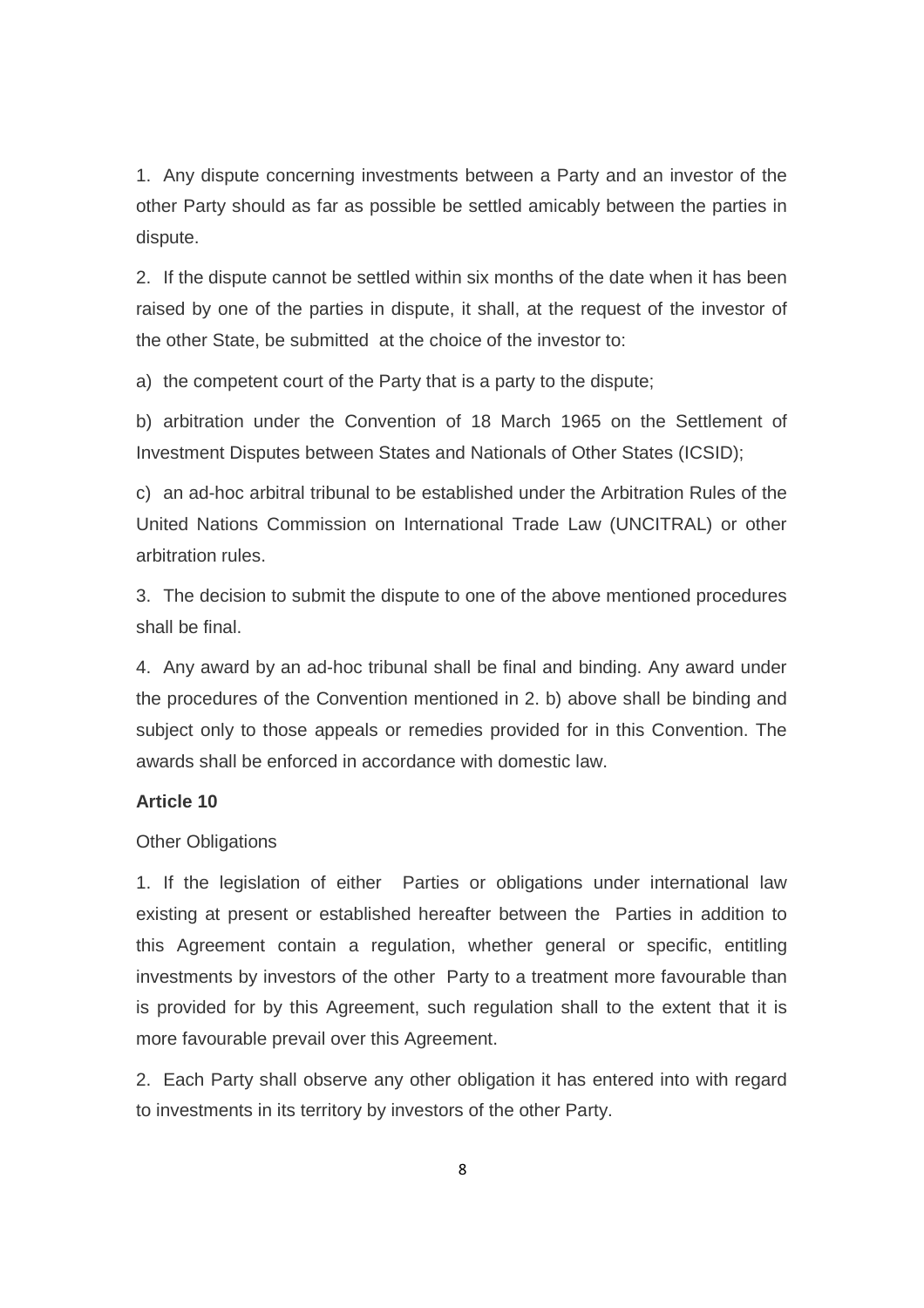### **Article 11**

### Application

This Agreement shall apply to investment, which are made prior to or after its entry into force by investors of either Party in accordance with the laws and regulations of the other Party in the territory of the latter, but shall not apply to any dispute concerning investments which has arisen before its entry into force.

### **Article 12**

### Relations between Parties

The provisions of the present Agreement shall apply irrespective of the existence of diplomatic or consular relations between the Parties.

### **Article 13**

### **Consultations**

Either Party may propose to the other Party that consultations be held on any matter concerning interpretation, application and implementation of the Agreement. The other Party shall accord sympathetic consideration to the proposal and shall afford adequate opportunity for such consultations.

### **Article 14**

### Protocol

The attached protocol shall form an integral part of this Agreement.

### **Article 15**

### Entry into Force

1. The present Agreement shall enter into force on the thirtieth day following the receipt of the last notification in writing and through diplomatic channels, stating that all the internal procedures of both Parties have been fulfilled.

2. Upon the entry into force of the present Agreement, the Agreement between the Portuguese Republic and the People's Republic of China on the Promotion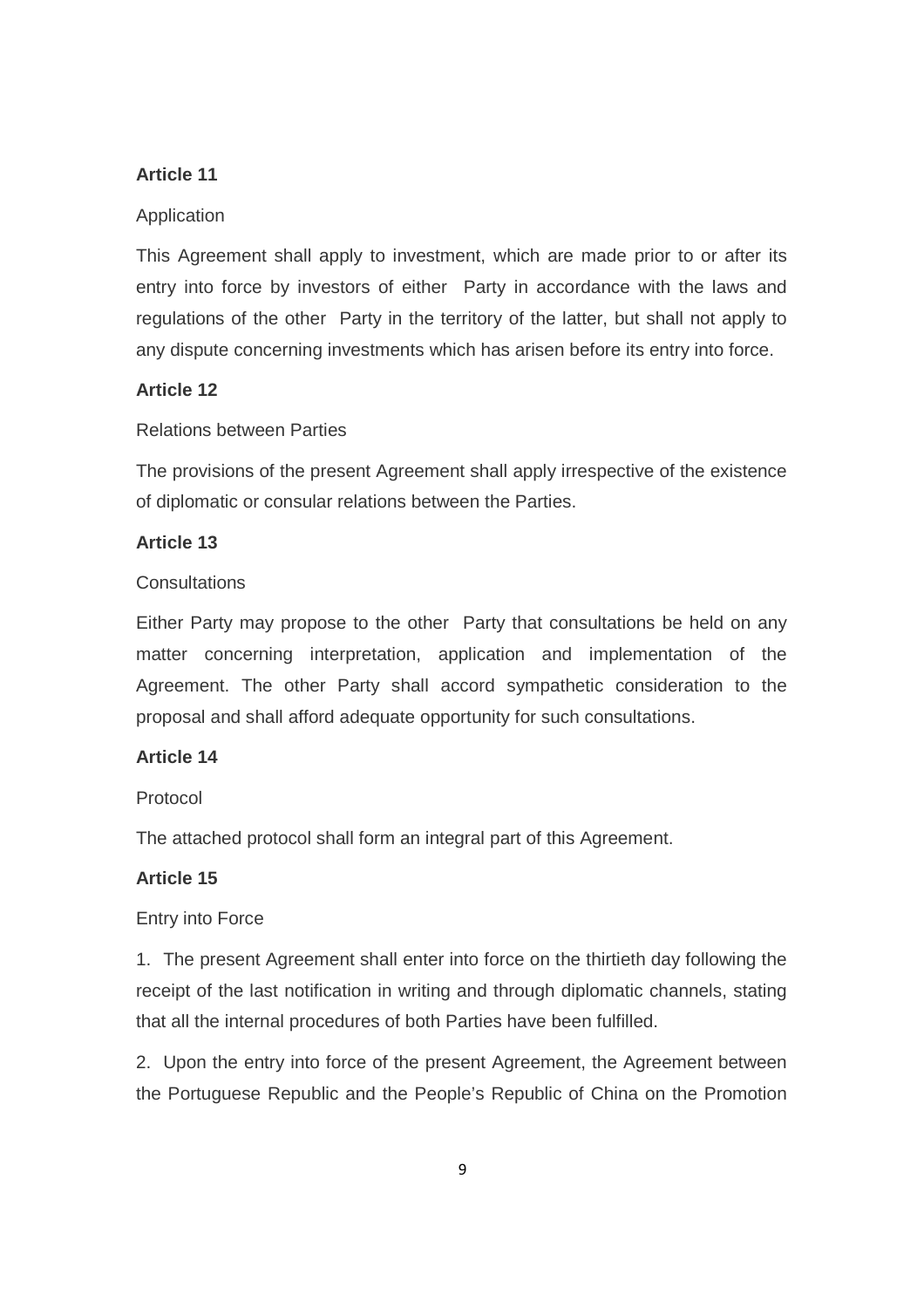and Reciprocal Protection of Investments, signed in Lisbon, on February 3rd, 1992 shall be terminated.

### **Article 16**

Duration and Termination

1. The present Agreement shall remain in force for a period of ten years.

2. Unless either Party notifies the other, in writing and through diplomatic channels, of its intention to terminate the present Agreement at least one year before the end of the initial period of ten years, the present Agreement shall remain in force for indeterminate periods of five years.

3. After the initial period of ten years, either Party may terminate at any time the present Agreement by giving at least one year's written notice to the other Party. The notice shall be sent through diplomatic channels.

4. In respect of investments made prior to the date of termination of present Agreement, the provisions of Articles 1 to 13 shall remain in force for a further period of ten years from the date of termination.

Done at Lisbon on Dec,  $9<sup>th</sup>$ , 2005 in duplicate in the Portuguese, Chinese and English languages, all texts being authentic. In case of divergent interpretation of texts, the English text shall prevail.

For the People's Republic of China For the Portuguese Republic

Yu Guangzhou **Manuel Pinho** 

**PROTOCOL TO THE AGREEMENT** 

**BETWEEN**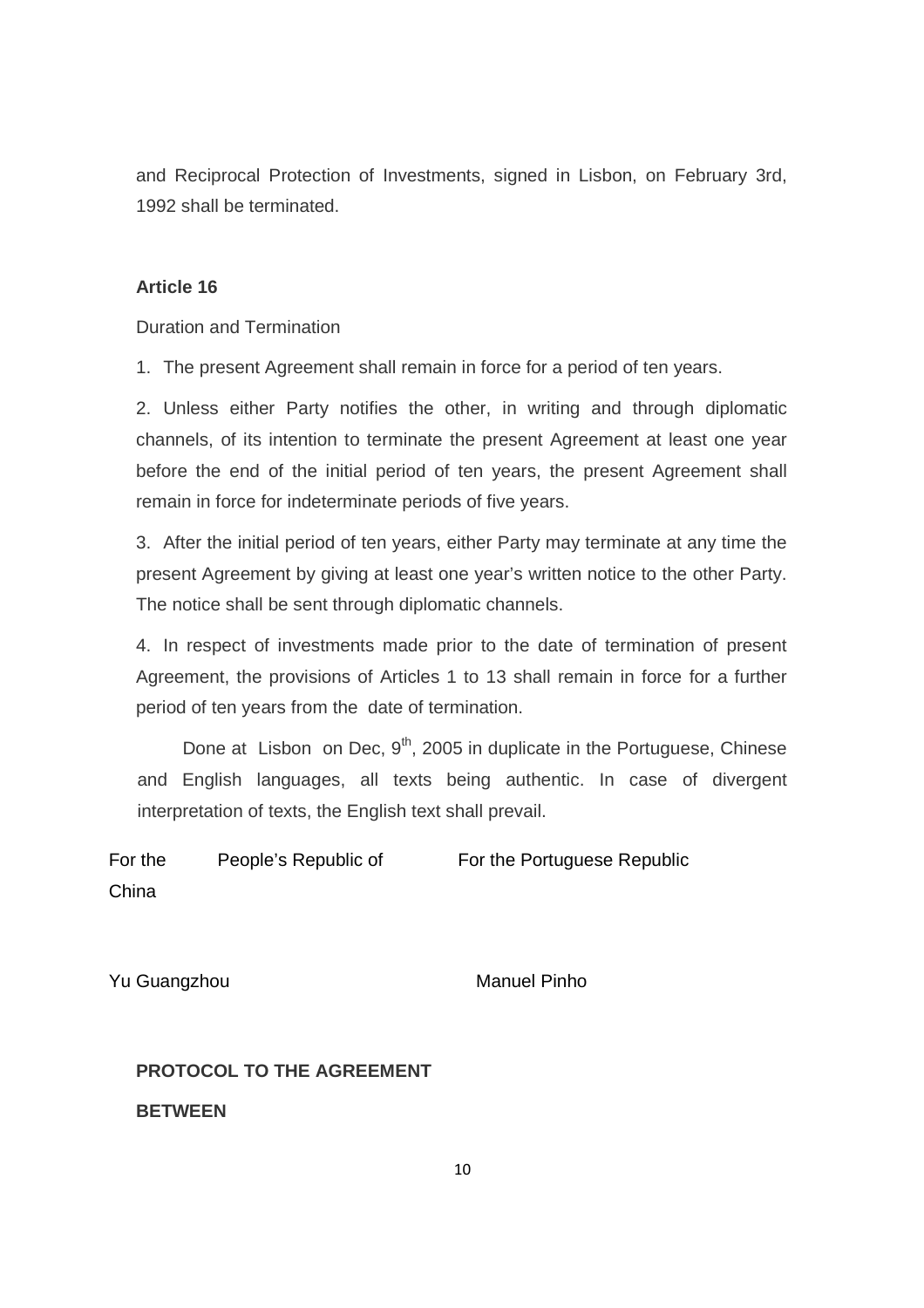### **THE PORTUGUESE REPUBLIC**

#### **AND**

### **THE PEOPLE'S REPUBLIC OF CHINA**

## **ON THE ENCOURAGEMENT AND RECIPROCAL PROTECTION OF INVESTMENTS**

On signing the Agreement between the Portuguese Republic and the People's Republic of China on the Encouragement and Reciprocal Protection of Investments, the plenipotentiaries, being duly authorized, have, in addition, agreed on the following provisions, which shall be regarded as an integral part of the said Agreement:

#### **Ad Article 1**

Returns from the investment and from reinvestments shall enjoy the same protection as the investment.

### **Ad Article 2 and 3**

With regard to the People's Republic of China, paragraph 3 of Article 2 and paragraph 2 of Article 3 do not apply to:

(a) any existing non-conforming measures maintained within its territory;

(b) the continuation of any such non-conforming measure;

(c) any amendment to any such non-conforming measure to the extent that the amendment does not increase the non-conformity of these measures.

The People's Republic of China will take all appropriate steps in order to progressively remove the non-conforming measures.

### **Ad Article 3**

1. The following shall more particularly, though not exclusively, be deemed "activity" within the meaning of Article 3.2 the management, maintenance, use, enjoyment and disposal of an investment. The following shall, in particular, though not exclusively, be deemed "treatment less favourable" within the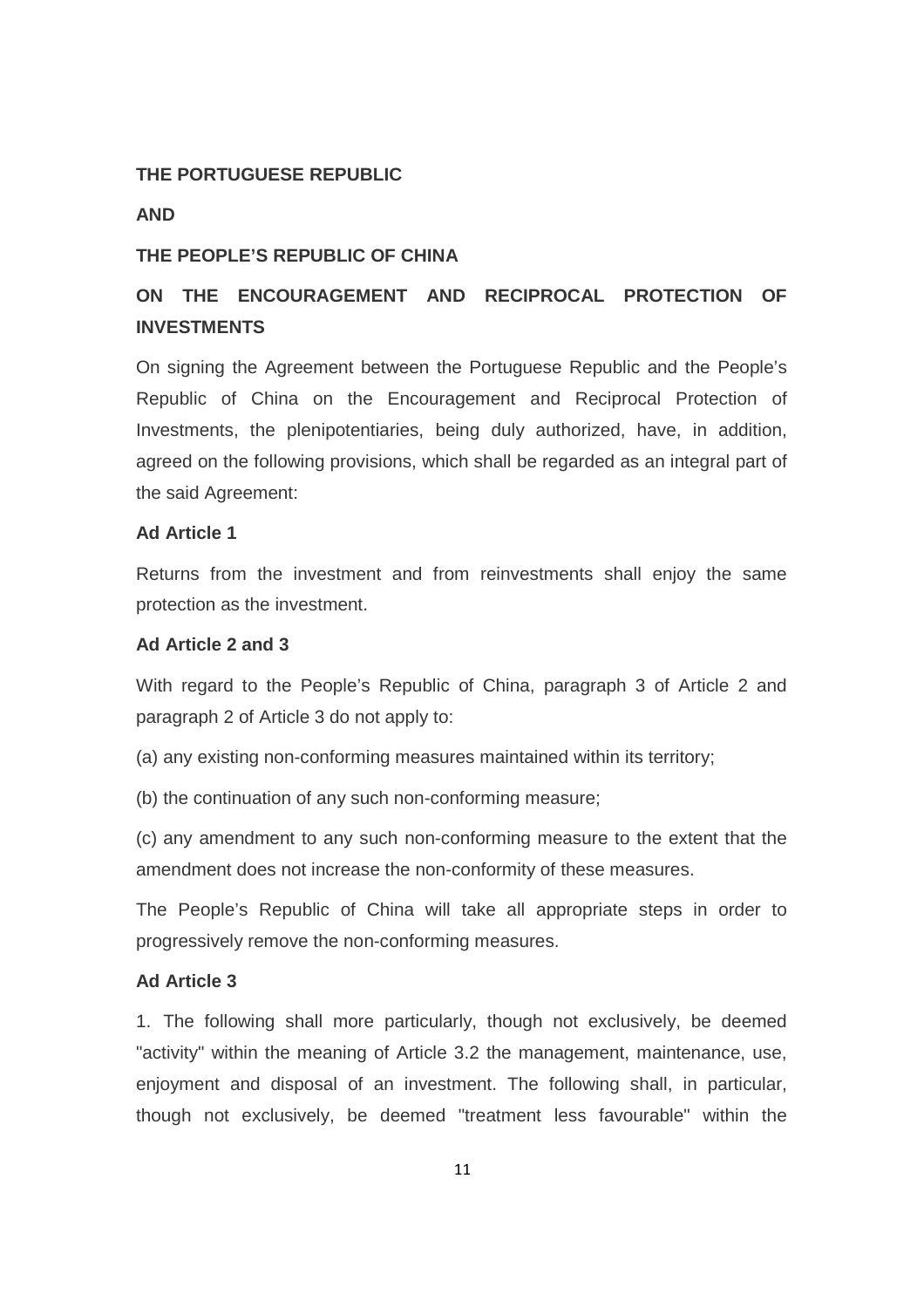meaning of Article 3 unequal treatment in the case of restrictions on the purchase of raw or auxiliary materials, of energy or fuel or of means of production or operation of any kind as well as any other measures having similar effects. Measures that have to be taken for reasons of public security and order, public health or morality shall not be deemed "treatment less favourable" within the meaning of Article 3.

2. The provisions of Article 3 do not oblige a Party to extend to investors resident in the territory of the other Party tax privileges, tax exemptions and tax reductions which according to its tax laws are granted only to investors resident in its territory.

### **Ad Article 6**

With regard to the People's Republic of China:

1. Article 6, paragraph 1. (c) will apply provided that the transfer shall comply with the relevant formalities stipulated by the present Chinese laws and regulations relating to exchange control.

2. A transfer shall be deemed to have been made "without delay" within the meaning of Article 6. 3 if effected within such period as is normally required for the completion of transfer formalities. The said period shall commence on the day on which the relevant request has been submitted to the relevant foreign exchange administration with full and authentic documentation and information and may on no account exceed two months.

3. In this respect, the People's Republic of China shall accord to investors of the Portuguese Republic treatment not less favourable than that accorded to the investors of any third State.

4. These formalities shall not be construed as a means of avoiding the Party's commitments or obligations under this Agreement.

5. The provisions of Article 6 of this Agreement shall not affect the rights and obligations with respect to exchange restrictions that either Party has or may have as a member to the International Monetary Fund.